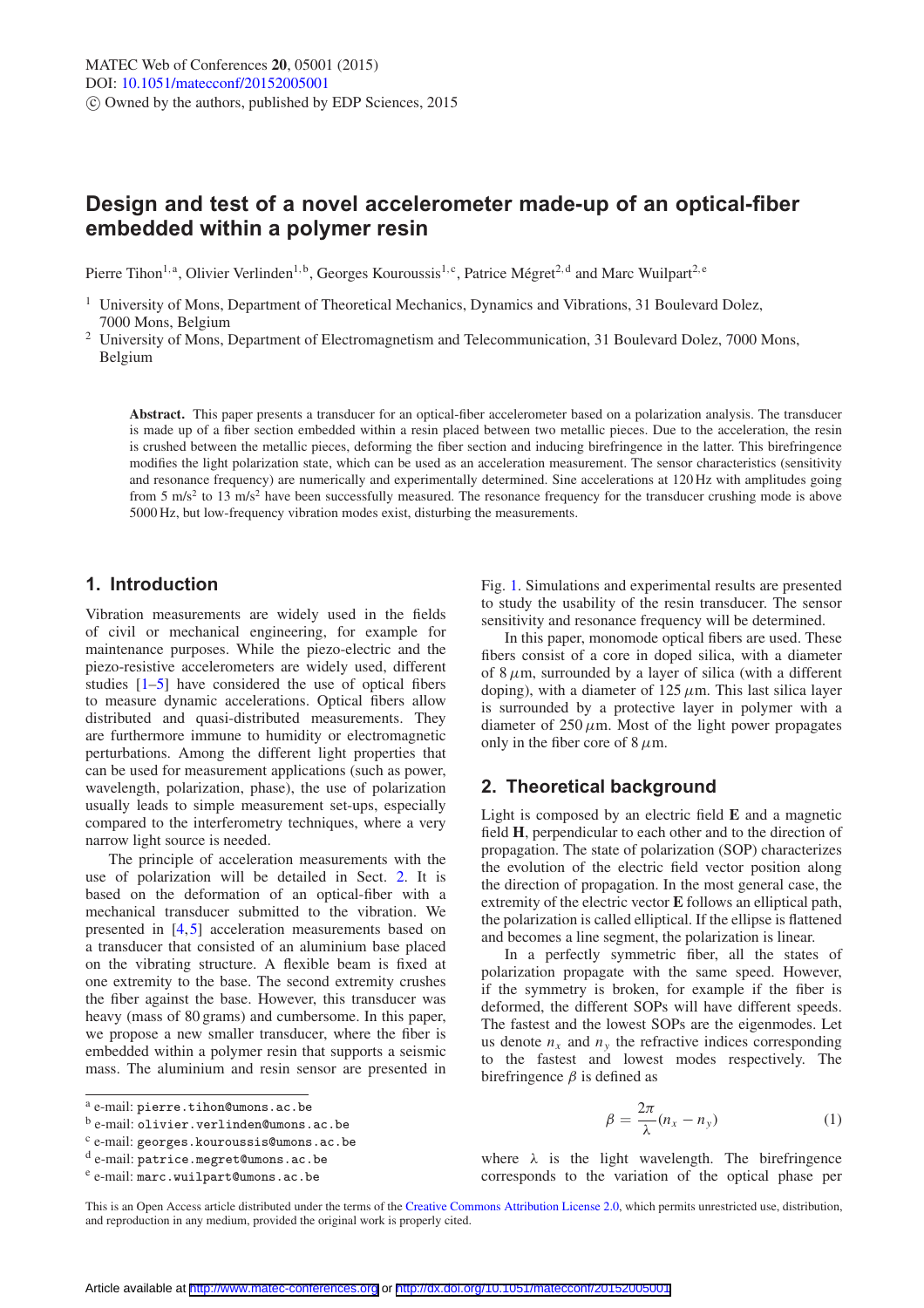<span id="page-1-0"></span>

**Figure 1.** Aluminium and resin sensors.

<span id="page-1-1"></span>

**Figure 2.** Experimental set-up.

unit of length that occurs between the fast and slow eigenmodes propagating through the fiber. If the fiber has a length  $L_f$ , the optical phase delay  $\delta$  that appears between the eigenmodes will be  $\delta = \beta \times L_f$ . The effect of the birefringence is to modify the state of polarization. If polarized light is sent into an optical fiber submitted to a birefringence variation, the output SOP varies with the birefringence.

An optical fiber has an intrinsic birefringence  $\beta_0$ . This birefringence is modified when the fiber is submitted to deformation. It can be shown that if the fiber is crushed, linear birefringence occurs (i.e. birefringence with linear eigenmodes). In this case, the link between the stresses that occur in the fiber center (where the light propagates) and the stress-induced birefringence variation  $\Delta \beta$  is given by  $[6]$ :

$$
\Delta \beta = -\frac{\pi n^3}{\lambda} (p_{11} - p_{12}) \frac{1+v}{E} (\sigma_x - \sigma_y) \tag{2}
$$

<span id="page-1-4"></span>where *n* is the mean refractive index,  $p_{11}$  and  $p_{12}$  the photo-elastic coefficients, *E* the Young's modulus and ν the Poisson's ratio of the fiber material. For silica, we have  $n = 1.45$ ,  $p_{11} = 0.121$ ,  $p_{12} = 0.27$ ,  $E = 70$  GPa and  $\nu = 0.16$ .  $\sigma_x$  and  $\sigma_y$  are the stresses that occur in the fiber center, in the directions parallel and perpendicular to the applied force.

It is then possible to determine an acceleration through polarimetric measurements with the set-up of Fig. [2.](#page-1-1) A laser source sends polarized light into an optical fiber. The SOP can be set with a polarizer. At some point, the fiber is deformed by a mechanical transducer submitted to the vibration. This deformation induces stress-induced birefringence variation  $\Delta \beta$  within the fiber, that modifies the state of polarization. A second polarizer, called analyzer in the figure, is placed after the transducer. Due to the SOP modification, the output power varies, which can be used as an acceleration measurement [\[4](#page-5-2),[5\]](#page-5-1).

With this set-up however, the sensor sensitivity depends on the SOP **s***in* at the transducer input. For example, if the SOP is one of the eigenmodes of the

<span id="page-1-2"></span>

**Figure 3.** Experimental set-up.

<span id="page-1-3"></span>

**Figure 4.** Resin sensor. Left: front view. Right: side view.

stress-induced birefringence, the sensitivity is zero. It is very difficult to impose this SOP because the fiber intrinsic birefringence is unknown and can vary with time. To be able to measure accelerations with a constant sensitivity, it is necessary to combine different optical measurements. We described in [\[7](#page-5-4),[8\]](#page-5-5) a technique that allows the measurement of one acceleration through twelve polarimetric measurements. The technique uses the set-up of Fig. [3.](#page-1-2) Three different SOPs are successively sent into the fiber, thanks to an SOP generator that consists of a rotating polarizer followed by a quarter-wave plate. For each of the input SOPs, the analyzer (that consists here of a quarter-wave plate followed by a rotating polarizer) is set on four different configurations and the light output power is measured. The combination of the 12 power measurements gives a measurement of the optical phase  $\delta = \beta \times L_f$  that does not depend on the fiber intrinsic birefringence [\[7,](#page-5-4)[8](#page-5-5)]. As the variation of  $\delta$ , denoted  $\Delta \delta$ , is proportional to the acceleration, the latter can be measured. This technique will be used in this paper.

# **3. Transducer description**

The designed resin sensor is presented in Fig. [4.](#page-1-3) A front view is shown on the left, a side view on the right. The fiber is placed between two metallic pieces. The piece at the bottom is fixed to the vibrating structure. The piece at the top is used as a seismic mass. Both pieces are hold together with a resin in which the fiber is embedded. The stresses due to the vibration of the seismic mass are spread within the resin and the fiber. In order to focus more efficiently the stresses into the fiber, the top piece has the form of a "T". The horizontal part of the "T" is the seismic mass itself while the vertical part is in direct contact with the fiber. In the figure, the width of this vertical part is called  $W_f$ and its length is called  $L_f$ .  $L_f$  corresponds to the length of the crushed fiber. The sensor total length is denoted  $L_T$ and its width  $W_T$ . In the figure, the measured acceleration direction is vertical.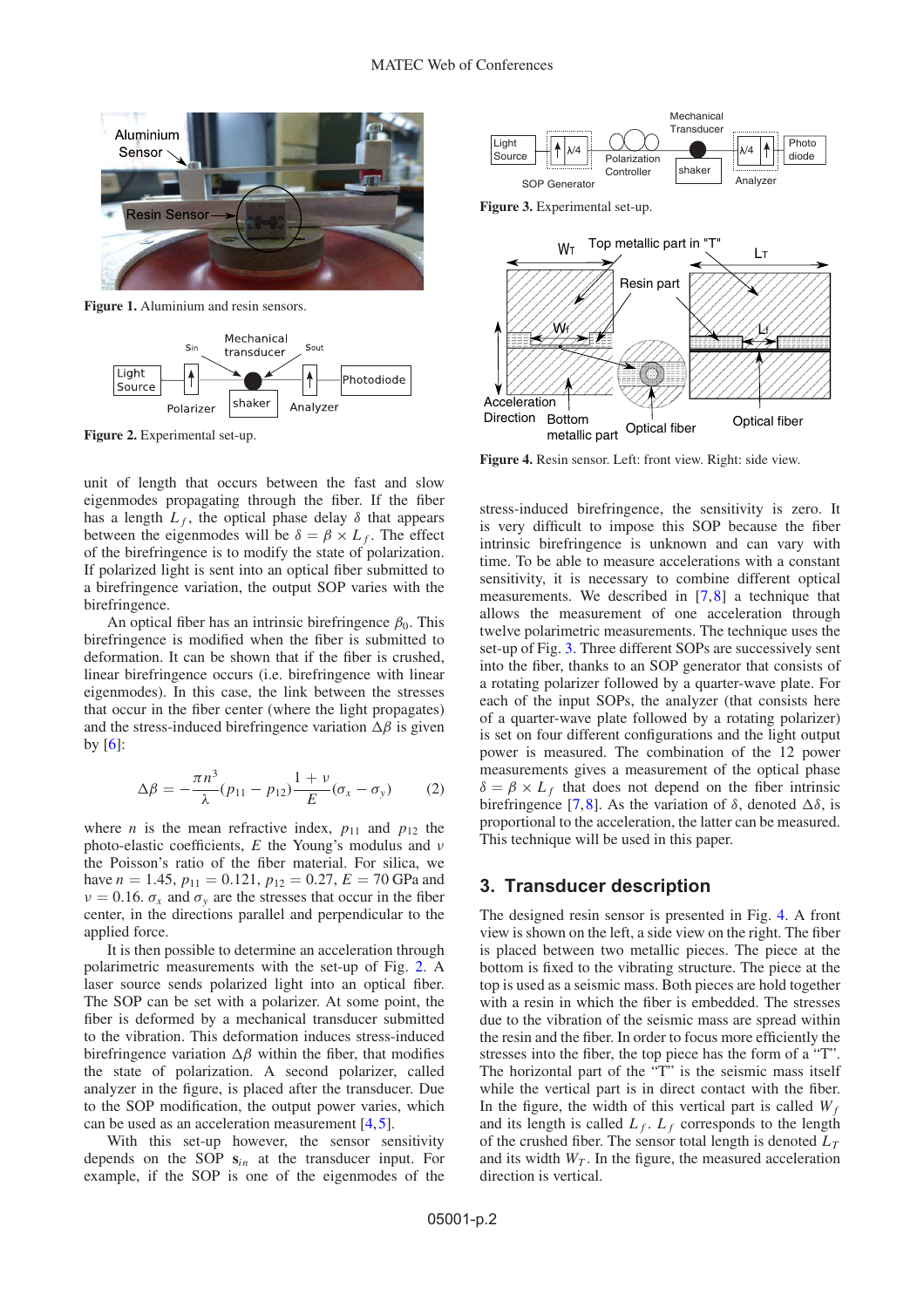<span id="page-2-0"></span>**Table 1.** Transducers characteristics.

| Material  | $L_T$ (mm) | $W_T$ (mm) | $L_f$ (mm) | $W_f$ (mm) | Seismic mass (g) |
|-----------|------------|------------|------------|------------|------------------|
| Polyester |            |            |            |            |                  |
| Silicone  |            |            |            |            |                  |
| Silicone  |            |            | 2.85       |            |                  |

<span id="page-2-1"></span>

**Figure 5.** Abaqus model.

The first transducer was built with a polyester resin. However, as the polyester is rather stiff (Young's modulus of 160 MPa), the sensor sensitivity was low. The next transducers have been built with a silicone resin, which is much smoother (Young's modulus of 3.5 MPa). A single polyester transducer and two silicone transducers have been built. Their characteristics are presented in Table [1.](#page-2-0) The first silicone sensor has a larger "T" than the second one (the widths  $W_f$  are respectively equal to 5 mm and 1.9 mm). The large width has been chosen in order to ease the positioning of the fiber under the "T". The thin width has been chosen in order to concentrate the stresses into the fiber. It was then necessary to be accurate in the transducer fabrication, to avoid that the fiber be outside the "T". Those two transducers will be later denoted "transducer with large crushing part" and "transducer with thin crushing part" respectively. All the resin transducers have an approximate weight of 10 grams.

# **4. Simulation results**

The resin sensors have been modeled with the Abaqus software, in order to compute their sensitivities and resonance frequencies.

#### **4.1. Sensitivity**

The sensor model is presented in Fig. [5.](#page-2-1) Only a quarter of the transducer is modeled, taking into account the symmetry conditions, to reduce the computation time. The top metallic part is statically crushed by a force *F* of 1.25 N, that represents the force induced by the seismic mass motion. The stresses  $\sigma_x$  and  $\sigma_y$  in the fiber core are computed, giving the birefringence  $\beta$  through Eq. [\(2\)](#page-1-4).

The acceleration *A* corresponding to the crushing force *F* depends on the considered seismic mass *m* through

<span id="page-2-3"></span>formula:  $A = \frac{F}{m}$ . The sensor sensitivity is defined as the optical phase shift variation  $\Delta \delta$  divided by the acceleration amplitude *A*. Denoting  $L_f$  the length of the crushed fiber section, we have:

Sensitivity = 
$$
\frac{\Delta \delta}{A} = \frac{\Delta \beta L_f}{A}
$$
. (3)

The results are shown in Tables [2](#page-3-0) to [4](#page-3-1) for the polyester and silicone transducers. The computed sensitivities vary from  $6.59 \times 10^{-5}$  rad/(m/s<sup>2</sup>) to  $3.8 \times 10^{-4}$  rad/(m/s<sup>2</sup>). The use of silicone instead of polyester increases the sensitivity, due to the lower stiffness of silicone (Young's modulus of 3.5 MPa instead of 160 MPa). Furthermore, reducing the width of the crushing part has a positive influence too, as the stresses are more focused.

#### <span id="page-2-2"></span>**4.2. Resonance frequencies**

The main vibration modes computed with Abaqus for the silicone transducers are presented in Figs. [6](#page-3-2) to [9,](#page-3-3) where the whole transducer has been modeled. We see that the top metallic piece can have different kinds of rigid body motion: torsion, bending or crushing. The corresponding resonance frequencies are presented in Tables [5](#page-3-4) and [6](#page-3-5) for the sensors with large and thin crushing parts respectively. The resonance frequencies for the crushing modes, where the seismic mass vibrates in the direction of the acceleration, reach 5410 Hz and 5780 Hz. The resonance frequencies for the other modes (torsion, bending) are lower, between 820 and 1750 Hz.

#### **5. Measurement results**

#### **5.1. Resonance frequencies**

This section presents the experimental results concerning the frequency response of the silicone transducers. Sine sweep accelerations are applied to the silicone transducers, with the large or the thin crushing part. The applied frequency bandwidth goes from 0 Hz to 7500 Hz. A single SOP is sent into the fiber. The output power variation amplitude is measured at each frequency, and compared with the applied acceleration measured with a reference piezo-electric accelerometer.

The experimental results are presented in Figs. [10](#page-4-0) and [11.](#page-4-1) In the figures, the frequency response function (the FRF, defined as the amplitude of the sensor output divided by the amplitude of the applied acceleration for each frequency) is shown. The dotted lines present the amplitude of the FRFs. The solid lines present the phase of the FRFs (the phase-shift between the sensor output and the applied acceleration). A resonance is associated to a peak in the amplitude and to a phase variation. The main resonances are shown with arrows.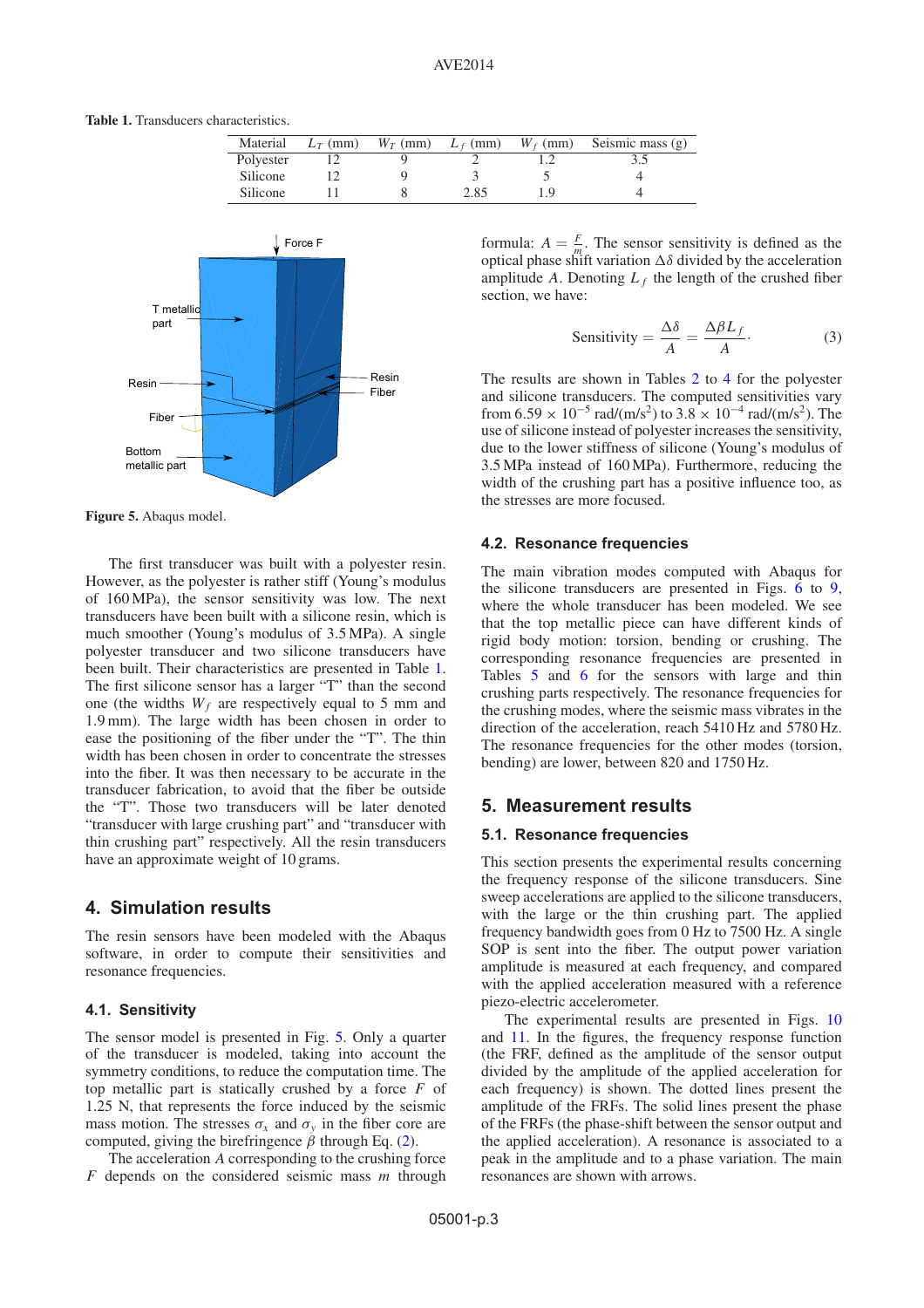<span id="page-3-0"></span>**Table 2.** Simulated sensitivity of the polyester transducer.

|                                           |     | Force (N) $\Delta \sigma$ (N/m <sup>2</sup> ) $\beta$ (rad/m) Seismic mass (g) A (m/s <sup>2</sup> ) Sensitivity (rad/(m/s <sup>2</sup> )) |
|-------------------------------------------|-----|--------------------------------------------------------------------------------------------------------------------------------------------|
| 1.25 $-7.4 \times 10^5$ $1.2 \times 10^1$ | 3.5 | $357.14$ 6.59 $\times$ 10 <sup>-5</sup>                                                                                                    |

**Table 3.** Simulated sensitivity of the silicone transducer – large crushing part.

|  |                      |      |  | Force (N) $\Delta \sigma$ (N/m <sup>2</sup> ) $\beta$ (rad/m) Seismic mass (g) A (m/s <sup>2</sup> ) Sensitivity (rad/(m/s <sup>2</sup> )) |
|--|----------------------|------|--|--------------------------------------------------------------------------------------------------------------------------------------------|
|  | $1.99 \times 10^{6}$ | 31.6 |  | $3.03 \times 10^{-4}$                                                                                                                      |

<span id="page-3-2"></span><span id="page-3-1"></span>**Table 4.** Simulated sensitivity of the silicone sensor – thin crushing part.

|                      |  | Force (N) $\Delta \sigma$ (N/m <sup>2</sup> ) $\beta$ (rad/m) Seismic mass (g) A (m/s <sup>2</sup> ) Sensitivity (rad/(m/s <sup>2</sup> )) |
|----------------------|--|--------------------------------------------------------------------------------------------------------------------------------------------|
| $2.34 \times 10^{6}$ |  | $3.8 \times 10^{-4}$                                                                                                                       |



**Figure 6.** Torsion mode.



**Figure 7.** First bending mode.



**Figure 8.** Second bending mode.

As we can see, there are always different resonance frequencies for each measurement. On each curve, the frequency corresponding to the first crushing mode is clearly visible, as it is the mode corresponding to the acceleration direction. The resonance frequencies in crushing reach 3950 Hz and 6025 Hz. Tables [7](#page-4-2)

<span id="page-3-3"></span>

**Figure 9.** Crushing mode.

<span id="page-3-4"></span>**Table 5.** Simulated resonance frequencies for the large crushing sensor.

|                                                 | Mode 1 | Mode 2 | Mode 3 | Mode 4 |
|-------------------------------------------------|--------|--------|--------|--------|
| Type of motion Torsion Bending Bending Crushing |        |        |        |        |
| Frequency (Hz)                                  | 918    | 1118   | 1750   | 5780   |

<span id="page-3-5"></span>**Table 6.** Simulated resonance frequencies for the thin crushing sensor.

|                | Mode 1 | Mode 2                           | Mode 3 | Mode 4 |
|----------------|--------|----------------------------------|--------|--------|
| Type of motion |        | Torsion Bending Bending Crushing |        |        |
| Frequency (Hz) | 870    | 997                              | 1690   | 5410   |

and [8](#page-4-3) compare the experimental and simulated frequencies for the large and thin crushing part silicone sensors respectively.

Ideally the crushing mode would be the only one present. However, several peaks are present at lower frequencies and correspond to bending or torsion modes of the seismic mass. They can be excited if the seismic mass is not perfectly centered on the sensor, if the resin is not homogeneous or simply if the excitation is not exactly oriented along the sensor height (for example if the glue between the sensor and the vibrating shaker is not perfectly plane).

Figure [12](#page-4-4) presents the amplitude of the FRF for an applied sweep sine that has a maximal frequency of 200 Hz, in order to have a zoom on the sensor behaviour at low frequencies. The sensor is in silicone with the thin crushing. The measurement has been repeated three times, and the obtained curves are very jagged. It seems that several low frequency modes exist, in addition to the main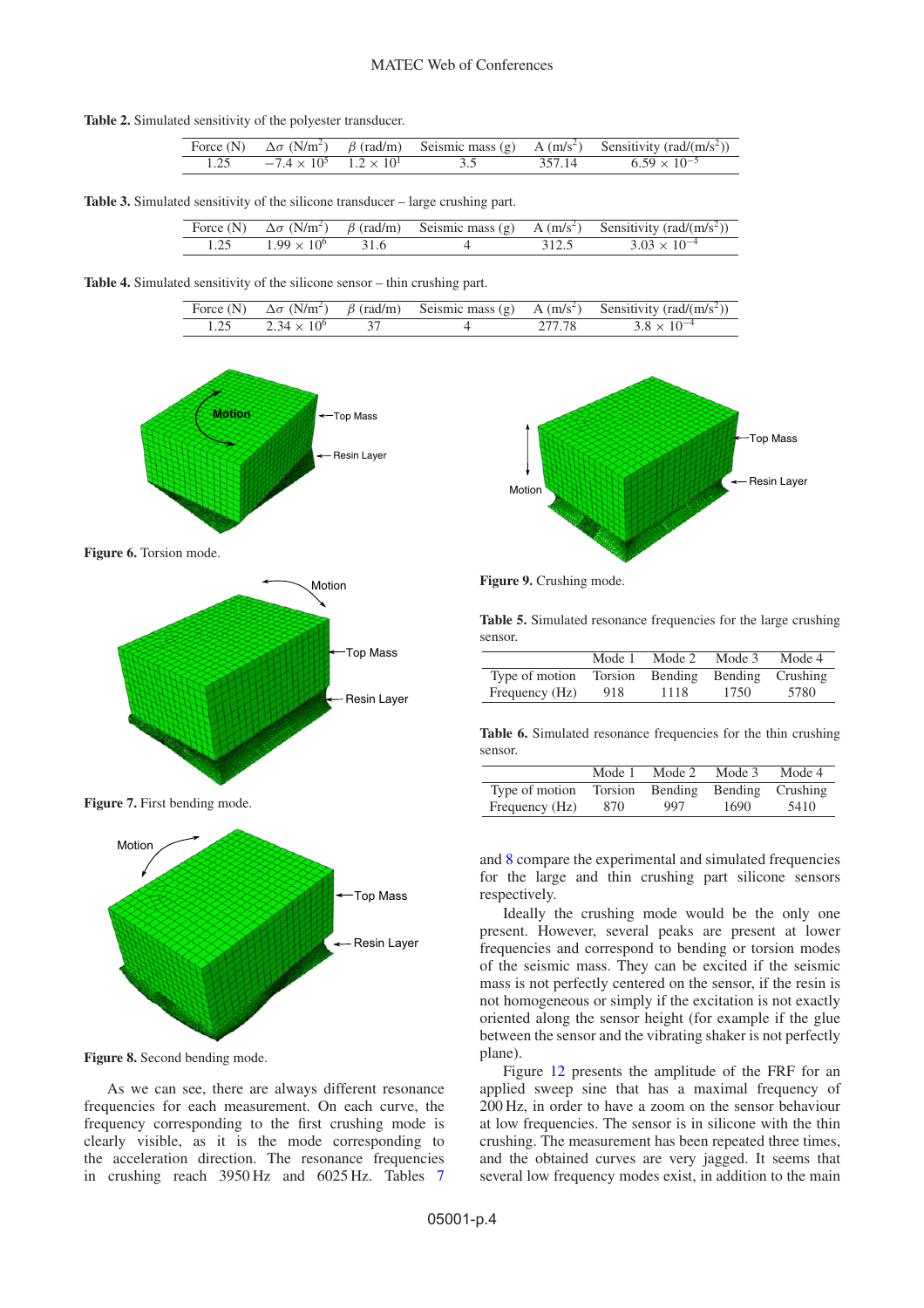<span id="page-4-0"></span>

**Figure 10.** FRF for the silicone sensor with large crushing.

<span id="page-4-1"></span>

**Figure 11.** FRF for the silicone sensor with thin crushing.

<span id="page-4-2"></span>**Table 7.** Comparison between the measured and simulated frequencies for the large crushing sensor.

|                           |     | Mode 1 Mode 2 Mode 3 |      | Mode 4                           |
|---------------------------|-----|----------------------|------|----------------------------------|
| Type of motion            |     |                      |      | Torsion Bending Bending Crushing |
| Simulated Frequency       | 918 | 1118                 | 1750 | 5780                             |
| <b>Measured Frequency</b> | 820 | –                    |      | 6025                             |

<span id="page-4-3"></span>**Table 8.** Comparison between the measured and simulated frequencies for the thin crushing sensor.

|                           |      | Mode 1 Mode 2 Mode 3 Mode 4      |      |      |
|---------------------------|------|----------------------------------|------|------|
| Type of motion            |      | Torsion Bending Bending Crushing |      |      |
| Simulated Frequency       | -870 | 997                              | 1690 | 5410 |
| (Hz)                      |      |                                  |      |      |
| <b>Measured Frequency</b> | 662  |                                  |      | 3950 |
| (Hz)                      |      |                                  |      |      |

bending and crushing modes presented in Sect. [4.2.](#page-2-2) This behaviour should be avoided as it means that the sensor sensitivity greatly depends on the frequency. For example, the sensitivity at 188 Hz (where a resonance peak exists) is three times higher than the one at 120 Hz.

<span id="page-4-4"></span>

Figure 12. FRF for the silicone sensor with thin crushing (Zoom).

<span id="page-4-6"></span>

**Figure 13.** Sensitivity – Silicone sensor with thin crushing.

<span id="page-4-5"></span>

**Figure 14.** Sensitivity – Silicone sensor with thin crushing.

<span id="page-4-7"></span>**Table 9.** Measured and simulated sensitivities.

|                            | Measured sensitivity<br>$\left(\frac{\text{rad}}{\text{m/s}^2}\right)$ | Simulated sensitivity<br>$\left(\frac{\text{rad}}{\text{m/s}^2}\right)$ |
|----------------------------|------------------------------------------------------------------------|-------------------------------------------------------------------------|
| Silicone<br>large crushing | $5 \times 10^{-4}$                                                     | $3.03 \times 10^{-4}$                                                   |
| Silicone<br>thin crushing  | $3.8 \times 10^{-4}$                                                   | $3.8 \times 10^{-4}$                                                    |

### **5.2. Sensitivities**

The polyester and silicone sensors sensitivities have been measured using the experimental set-up of Fig. [3.](#page-1-2) Sine accelerations at 120 Hz are applied and 12 polarimetric measurements are used for one acceleration measurement, as explained in Sect. [2.](#page-0-0) The results obtained with the polyester transducer were too noisy, and only the results for the silicone sensors are presented. Seven different acceleration levels are applied, going from 5 to  $13 \text{ m/s}^2$ . After each series of seven acceleration measurements, the set of three input SOPs sent into the transducer is modified (with the polarization controller of Fig. [3\)](#page-1-2), and new measurements are performed. This is done for four (in Fig. [14\)](#page-4-5) or five (in Fig. [13\)](#page-4-6) different sets of input SOPs. The twelve polarimetric measurements give the stressinduced optical delay variation  $\Delta \delta$  [\[7](#page-5-4)]. This variation is proportional to the applied acceleration [\[4](#page-5-2),[5\]](#page-5-1).

The results are shown in Figs. [13](#page-4-6) and [14](#page-4-5) which present for each acceleration amplitude the measured sensitivity obtained with the four or five measurements. The